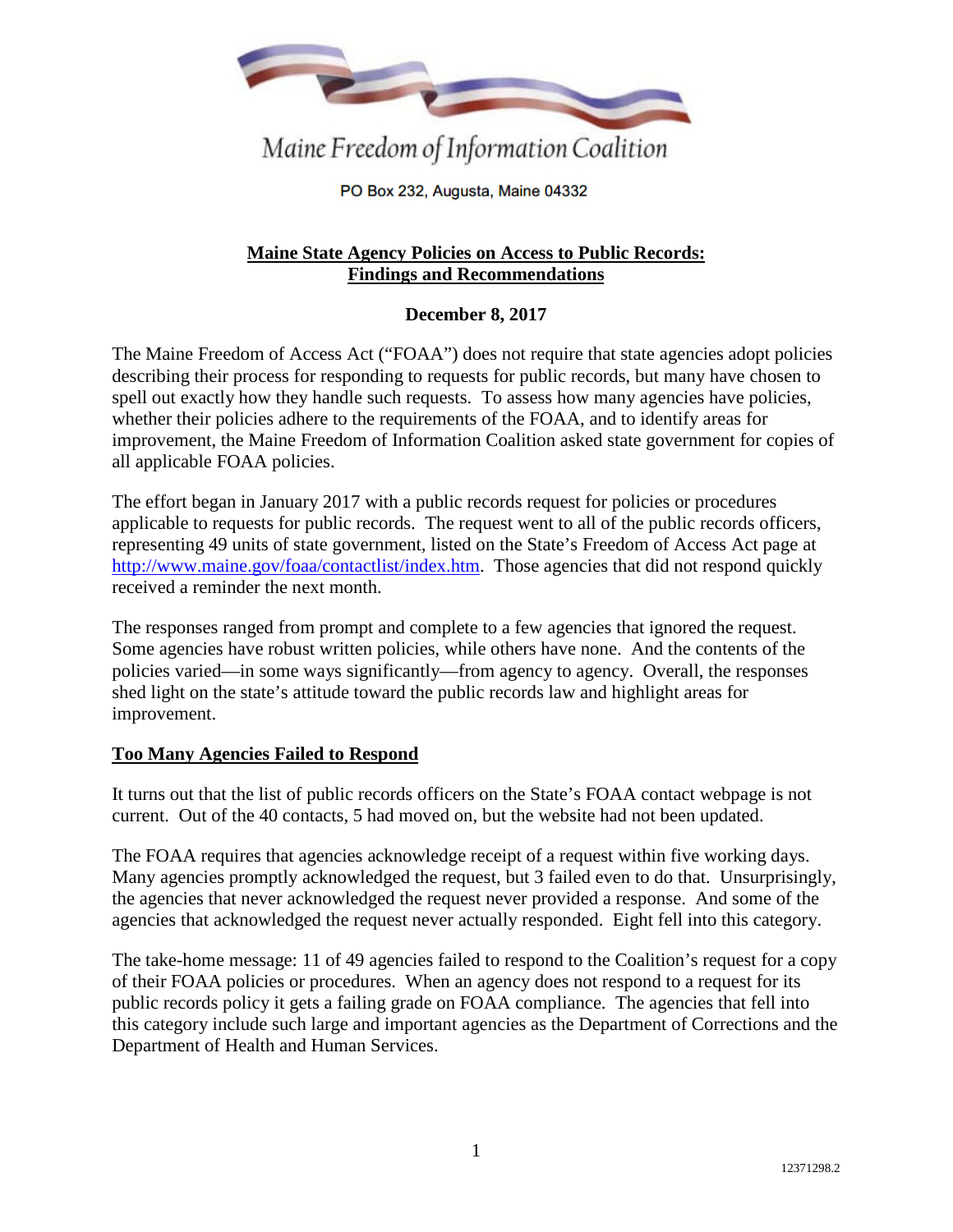# **What's the Point of a FOAA Policy If You Can't Find It Quickly?**

The FOAA does not set a fixed deadline for a response a public records request, but instead requires a response "within a reasonable time."<sup>1</sup> Because the public records officer for an agency—the person charged with responding to incoming FOAA requests—should have the agency's FOAA policy at hand, a response to a request for the policy should be easy to fulfill. If no policy exists, a simple note saying that the agency has none should suffice.

How quickly did agencies respond by either providing their public records policy or confirming that they have none?

Of those agencies that acknowledged the request, 5 needed more than 20 days to do so something the FOAA required them to do within 5 working days (FOAA policies and procedures are, of course, public records). The implications of this are troubling. What are the odds that the agency is following its own policy if it cannot even find it within the timeframe the statute provides? If an agency cannot produce its own policy on handling FOAA requests in a timely fashion, what are the odds of a quick response to other requests for public records? Not good.



### Timeliness of FOAA Response

### **How Many Agencies have FOAA Policies?**

No statute requires state agencies to have a FOAA policy, but about half have adopted one. Why don't more agencies have policies? Some are small or only get a few FOAA requests. As the Maine Arts Commission put it, "We simply respond to requests as we receive them." Other agencies said that they have had success in reducing the volume of public records requests by placing frequently requested information online. For example, the Bureau of Insurance places licensing decisions, hearing decisions, most form and rate filings, and other information online. "This transparency has reduced the volume of document requests to the Bureau as well as the time required to respond to those requesters who can simply be directed to our website.  $"$ 

 $1$  1 M.R.S. § 408-A.

<sup>&</sup>lt;sup>2</sup> Letter from Thomas M. Record (Feb. 3, 2017).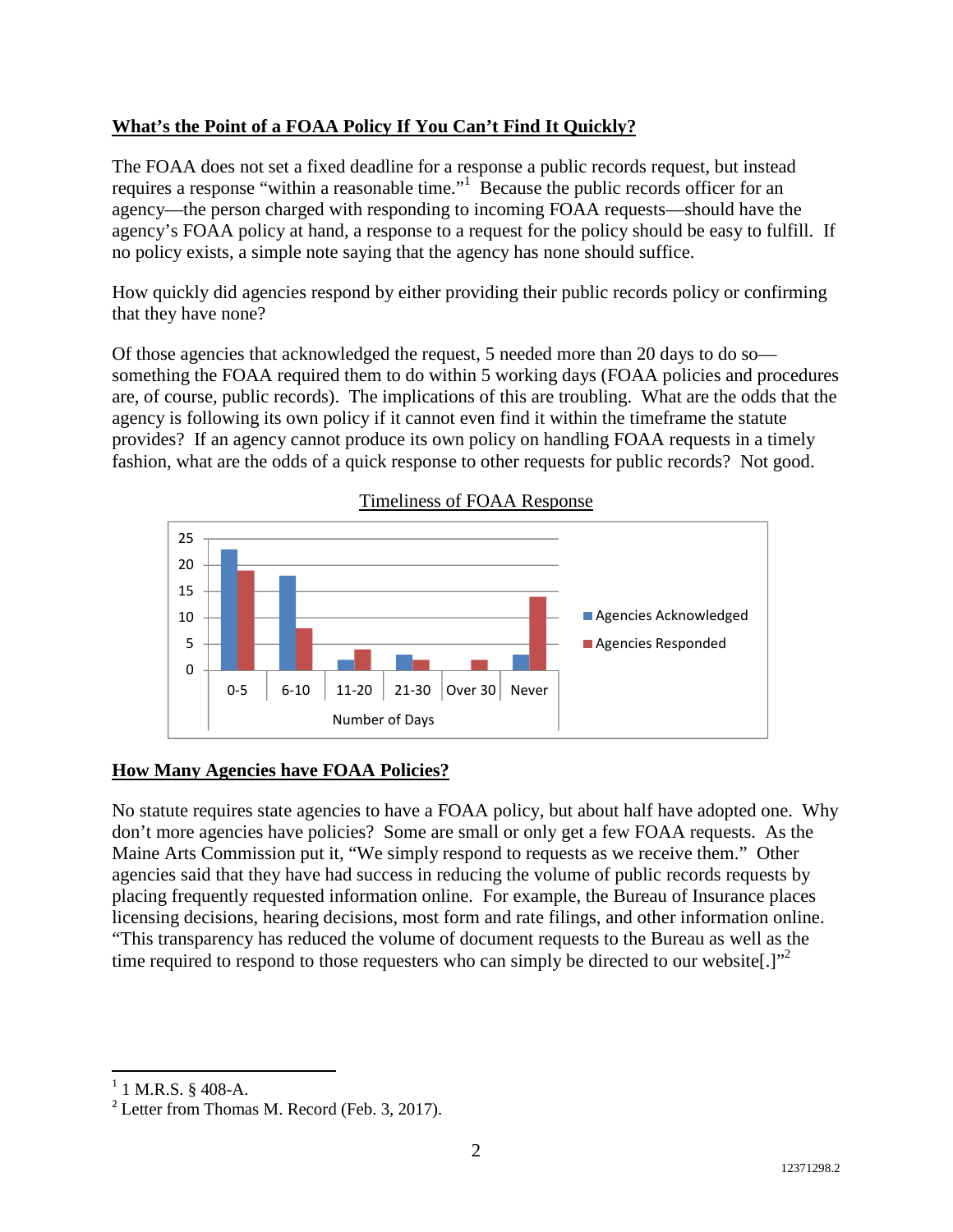# **The Content of Maine State Government FOAA Policies: Good, Bad & Ugly**

The FOAA policies range from elaborate multi-page procedures to short statements.



#### **FOAA Process**

Source: Department of Inland Fisheries and Wildlife

Some of the policies are excellent, but not all—and some include requirements that are seemingly at odds with state law.

Formal v. Informal Requests. Some policies distinguish between formal FOAA requests and informal requests.<sup>3</sup> Agency staff may be authorized to respond to informal requests without going through the agency's FOAA officer. That means that persons requesting information may receive a faster response if they make a no-frills request for information without invoking the statute. As a legal matter, however, the FOAA does not distinguish between informal and formal requests. Agencies recognize that FOAA requests need not be made in writing, but often state a preference for written requests.<sup>4</sup>

<sup>&</sup>lt;sup>3</sup> See, e.g., Dept. of Agriculture FOAA Guidelines, § 6.11; Department of Inland Fisheries FOAA Policy § 1; Secretary of State Procedure at 1.

<sup>&</sup>lt;sup>4</sup> See DOE FOAA Policy § 4.3; DEP SOP § 5.1.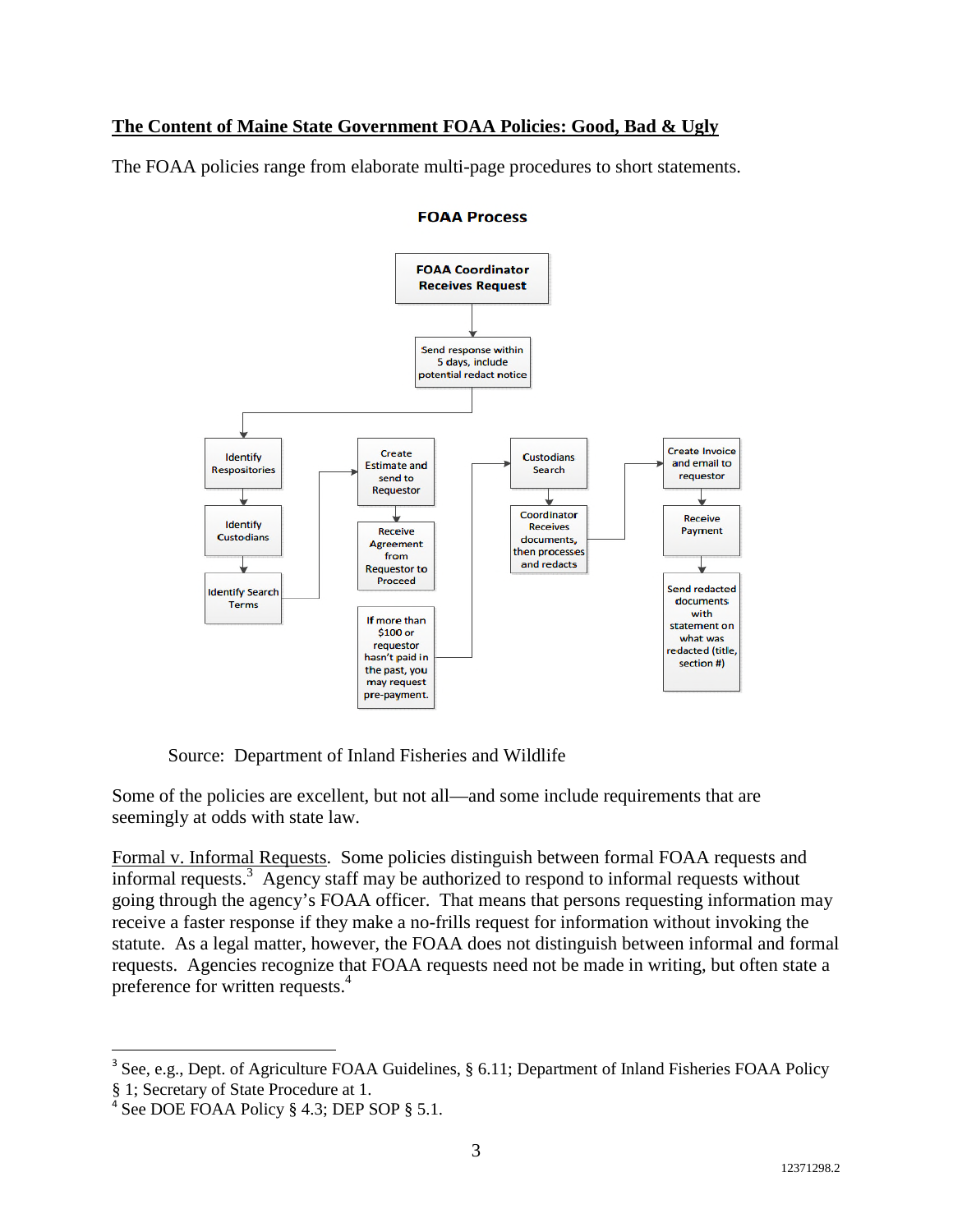Electronic Records. The policies uniformly recognize that electronic records are subject to FOAA, and that records must be provided in electronic format when available.<sup>5</sup> Some agencies make clear that electronic records include more than just e-mail. The Department of Inland Fisheries says that a search for records responsive to a request must include hard drives, cellular phones, voice mail, and any databases.<sup>6</sup>

Pricing. Some (but not all) of the policies establish fee schedules. The fees set by the policies varied considerably, from up to \$10 for a one-page response to \$0.10 per page.

- The Department of Public Safety charges a fee of \$10 per twenty-five pages (i.e., \$10) for 1 to 25 pages, \$20 for 26 to 50 pages, etc.)<sup>7</sup>.
- Dept. of Agriculture: \$1 for the first page, \$0.25 for each additional page.<sup>8</sup>
- Office of the Attorney General & Department of Labor:  $$0.38$  per page.<sup>9</sup>
- The Public Utilities Commission charges \$0.25 per page for copies made by the Commission, but \$0.10 per page if the requester makes the copies.<sup>10</sup>
- Secretary of State:  $$0.15$  per page.<sup>11</sup>
- Human Rights Commission:  $$0.12$  per page.<sup>12</sup>
- Department of Inland Fisheries, Maine State Housing, and the Office of the Public Advocate charge \$0.10 per page. The Department of Inland Fisheries says that it adds sales tax, a dubious proposition. $^{13}$

Records Tracking. Many agencies log incurring requests and responses, which is a best practice.<sup>14</sup>

Redaction. Many agencies require that records be redacted when reasonably possible to segregate confidential information within a record from public information subject to disclosure. For example, the Attorney General's policy requires that the agency "[r]edact confidential or privileged material where reasonably possible rather than withholding the entire public record."<sup>15</sup> This should be included in all policies, as redaction is required by law when public information can be segregated from other non-public information in the same record.

Personal E-Mail. Some agencies prohibit the use of personal or unofficial e-mail, text messaging, or instant messaging for the conduct of public business.<sup>16</sup> But if personal or unofficial electronic communications are used to conduct public business, those records are

<sup>5</sup> See, e.g., Dept. of Agriculture § 6.08.

 $6$  Id. § 7(c).

<sup>7</sup> Dept. of Public Safety Uniform Freedom of Access Fee Schedule (Oct. 16, 2013)

 $^8$  (§ 6.10)

<sup>&</sup>lt;sup>9</sup>Office of the Attorney General Policy at 3; DOL Policy  $\S$  4(13).

<sup>&</sup>lt;sup>10</sup> High Level Process for Responding to MPUC Freedom of Access Act Requests at 3.

<sup>&</sup>lt;sup>11</sup> Secretary of State Procedure at 3.

<sup>&</sup>lt;sup>12</sup> MHRC Policy at § 3(A).

<sup>&</sup>lt;sup>13</sup> See, e.g., DOIF Policy at  $\S$  9(b).

<sup>&</sup>lt;sup>14</sup> See, e.g., Office of the Attorney General Policy at 1; DOE Policy at § 4.4.

<sup>&</sup>lt;sup>15</sup> Office of the Attorney General Policy at 2.

<sup>&</sup>lt;sup>16</sup> See Dept. of Veterans and Emergency Mgmt Public Communications Policy § 4.1.1 (April 2, 2014).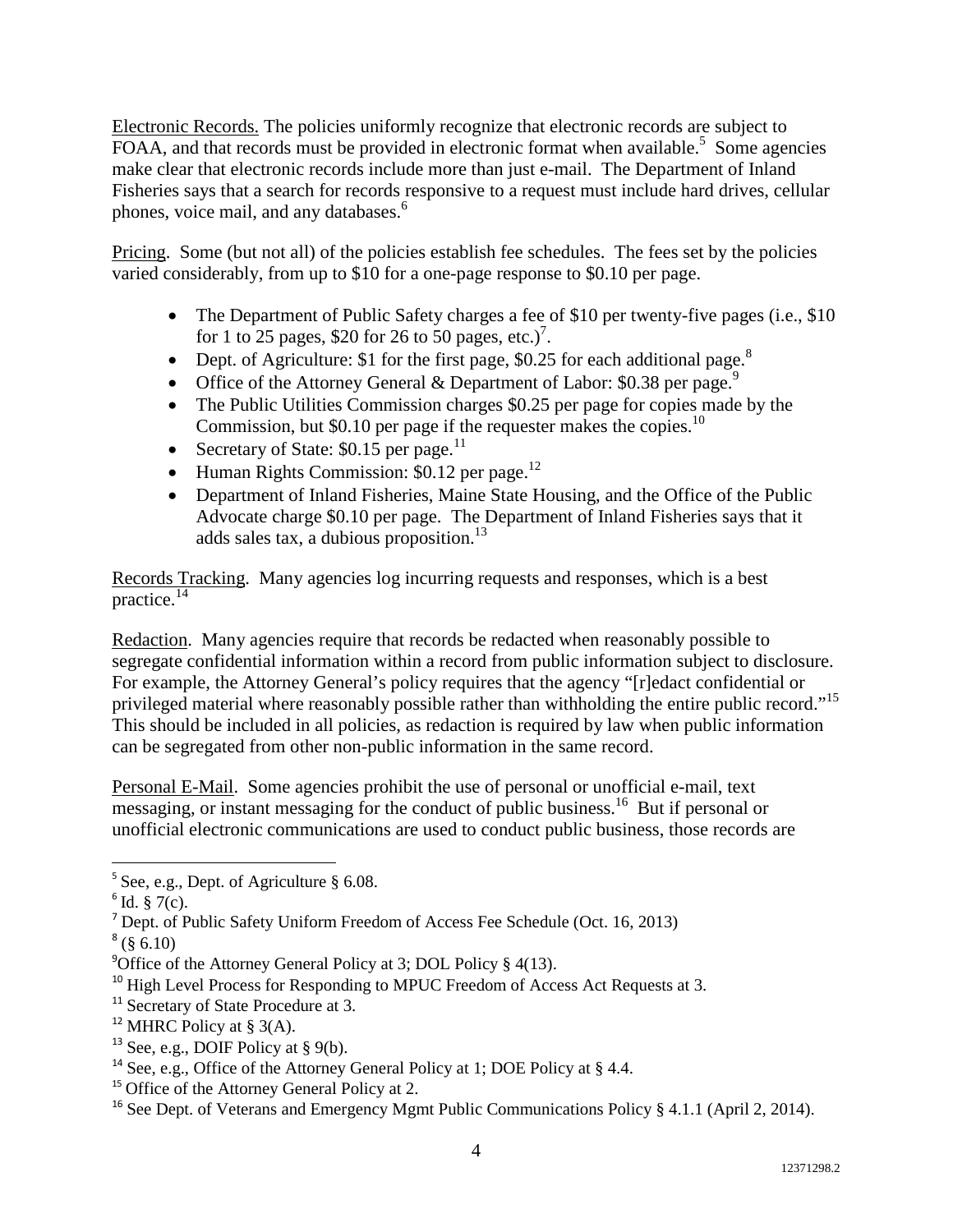public records and would have to be made available to the public. Some agencies make clear that personal e-mail is still a public record if "sent or received in the course of, or for the purpose of, conducting official State of Maine business."<sup>17</sup> The same logic (and rules) that apply to email apply to all forms of electronic communication.

Deadlines for Response. Some agencies emphasize the need for a timely response. The Department of Veterans and Emergency Management's policy requires response to media inquiries "immediately upon receipt," to the extent possible. If a response must be delayed, "the reporter's deadline should be respected."<sup>18</sup> The Department of Labor's policy says, "It is essential to respond to FOAA requests in a timely manner."<sup>19</sup> One agency sets an internal goal of responding within two weeks of the request.<sup>20</sup> No other agency appears to have set an internal deadline for responding to requests. Others should consider doing so to ensure that the public gets information reasonably quickly after asking for it.

## **Conclusion**

The state's response to public records requests, and more generally its compliance with the FOAA, is uneven.

Many agencies have made substantial efforts to develop internal procedures to efficiently and uniformly respond to public records. This is admirable, but review of the policies reveals need for improvement in three areas:

- Agencies are left to set their own fees. This should stop. The law permits fees, but limits them to the actual cost of making copies. The actual cost of making copies, as measured by the cost of having copies made at commercial copy shops, is not more than 10 cents per page. The public would benefit from a uniform state-wide fee schedule of no more than 10 cents per page for standard copies. This is what several agencies charge now.
- Aside from the Department of Transportation, which aims to satisfy requests within two weeks, none of the agencies have internal deadlines to respond to public records requests. Because of the wide variety of requests agencies receive, it may not be practical to set a deadline to respond to *all* public records requests. But deadlines are clearly needed, given that some agencies did not even provide their policy on responding to public records requests until weeks after receipt of the request. Deadlines could be set according to the level of effort required to respond to a request. For example, a response should be provided to a request that requires less than thirty minutes of staff time within 24 hours of the request. A response should be provided within two days if the request requires less than one hour of staff time, and so on. Too often, straightforward requests fall into a black hole, with the response not forthcoming until weeks or even months after receipt—if ever.

<sup>&</sup>lt;sup>17</sup> Maine State Police Policy Regarding Public Access, No. M-9 (eff. Jan. 5, 2017) § IV(6)(B)(1).  $18 \text{ } 4.2.1.$ 

 $^{19}$  *Id.* §4(5).

<sup>&</sup>lt;sup>20</sup> Maine Dept. of Transp., Freedom of Access Act Facts at  $\S$  8.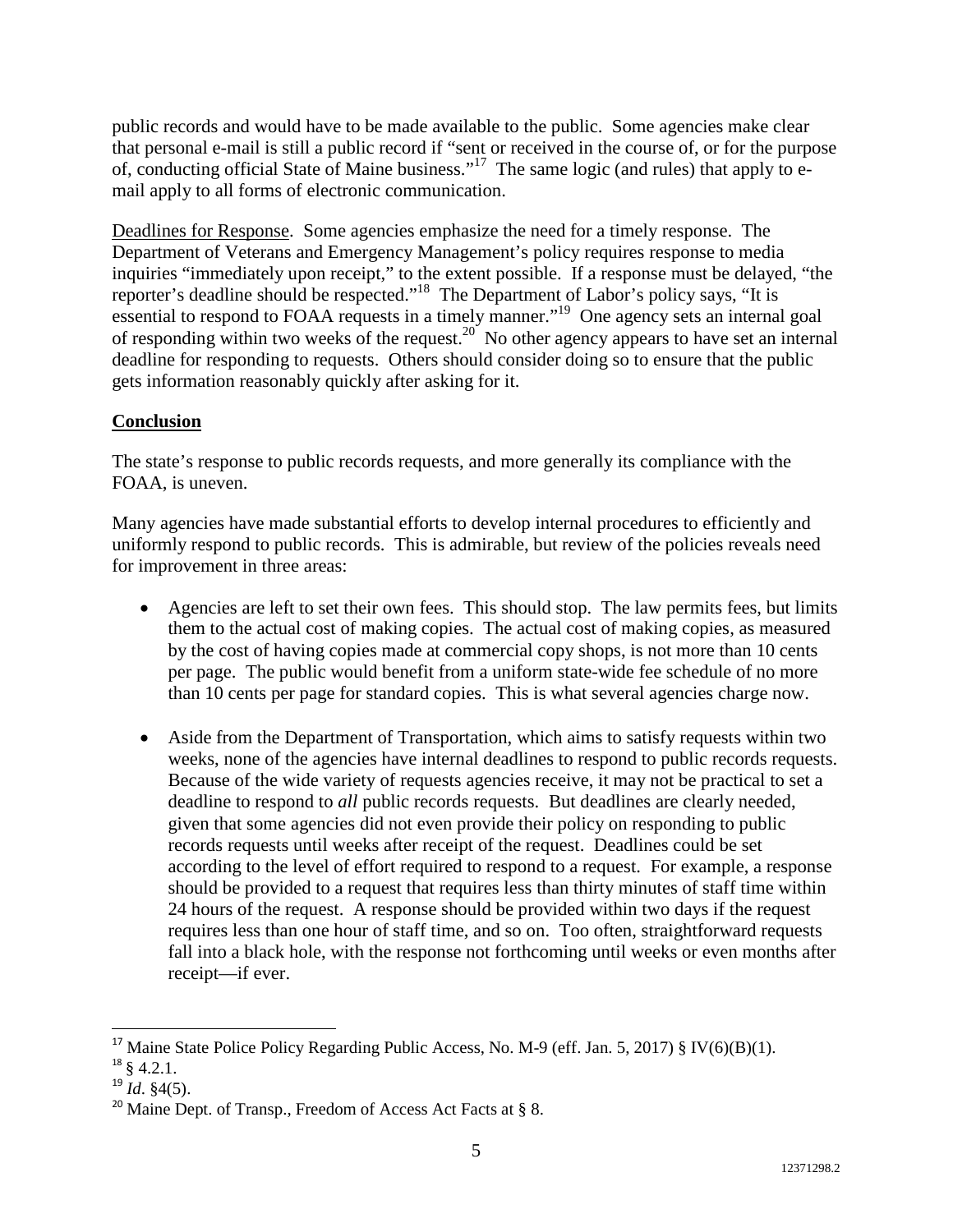• Agencies should be required to post a copy of their FOAA policies on their websites, along with relevant statistics, including the number of requests, and data on the length of time before the agency responds to requests. This would help the Legislature and other stakeholders to track agency compliance with FOAA and encourage prompt responses to requests.

For those agencies that never responded, a more fundamental problem exists. To solve that problem, the Legislature should enhance remedies for non-compliance. Those enhanced remedies should include increasing the \$500 civil penalty for non-compliance to a more meaningful amount, making the penalty payable to members of the public unlawfully denied timely access to public records, creating personal liability for public officials engaged in willful non-compliance, and allowing recovery of attorneys' fees incurred by persons who successfully enforce requests for public records in court. Without enhanced remedies, too many agencies will continue to operate in secret, unlawfully denying to the public access to public records and information.

Attachments: Request Letter dated January 25, 2017 Reminder Email dated February 17, 2017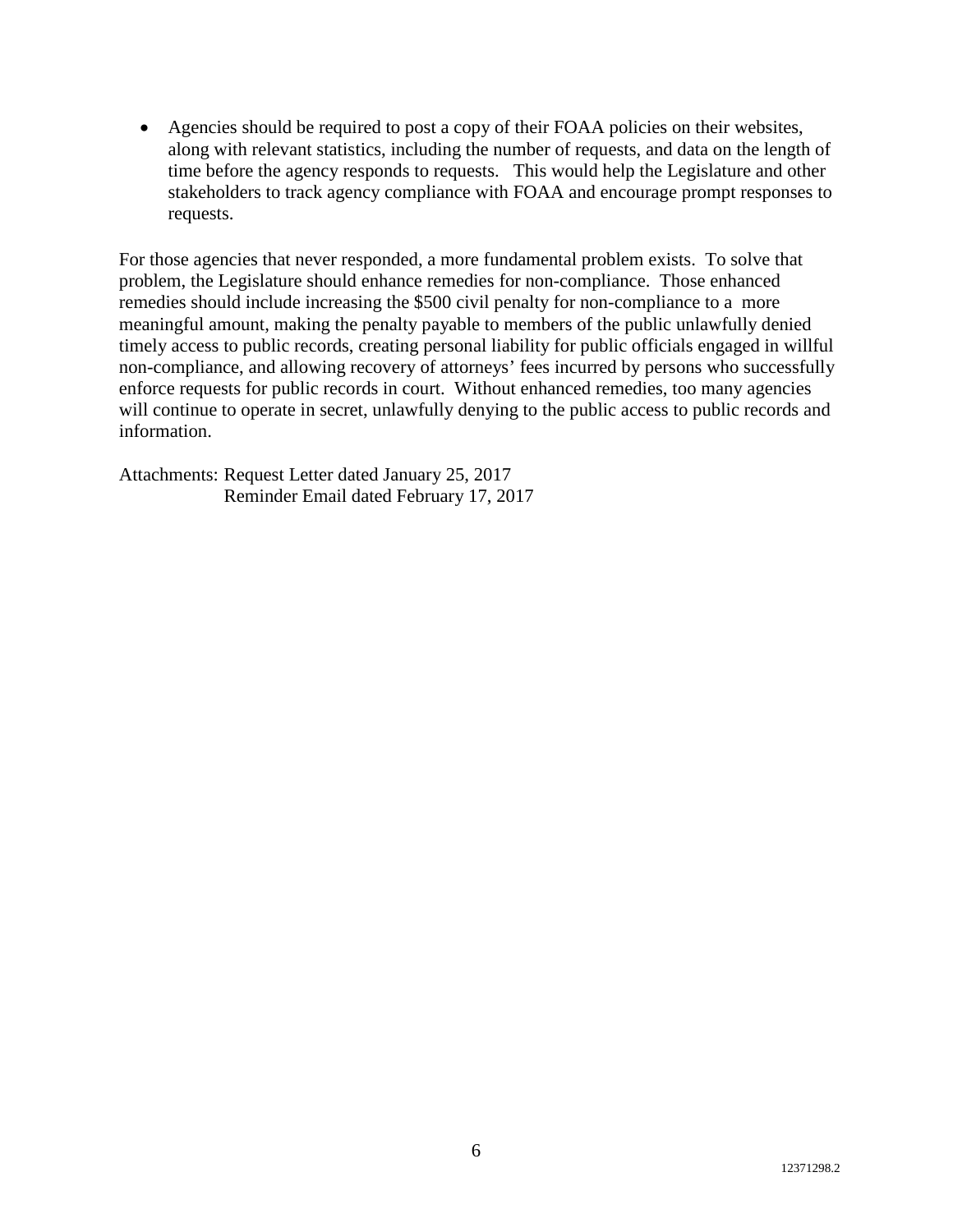

Sigmund D. Schutz sschutz@preti.com 207.791.3247

January 25, 2017

### VIAEMAIL

Robert Weaver Administrative and Financial Services Office of the Commissioner Cross Building Augusta, ME 04333

## RE: Request for Agency Policy or Procedure Applicable to Freedom of Access Act Requests

Dear Mr. Weaver:

Please accept this letter as a request on behalf of the Maine Freedom of Information Coalition ("MFOIC") for any generally applicable policy, procedure, or similar document used by the agency for complying with or responding to requests for records under the Freedom of Access Act, 1 M.R.S. §§ 401 et seq. ("FOAA"). Such documents might, for example, address the routing of incoming requests for records, applicable deadlines, staff responsible for locating documents responsive to requests, process for locating records, any forms for tracking requests and responses to them, or other matters related to the agency's practices and procedures for responding to FOAA requests.

If the agency has a responsive record, please e-mail it to my assistant at jcharron@preti.com. If the record is available on the internet, please provide a link in lieu of a copy. Some agencies may not have any record responsive to this request. If that is the case, would you please confirm? The purpose of this letter is to better understand which agencies have policies or procedures and to better understand the range of practices and procedures employed by state agencies.

I would be pleased to discuss any questions you may have about this request. Thank you.

Very truly yours,

Sigmund D. Schutz MFOIC Board Member

SDS:jac

Preti Flaherty

Beliveau & Pa chios LLP Attorneys at Law One City Center, Portland, ME 04101 | PO Box 9546, Portland, ME 04112-9546 | Tel 207.791.3000 | www.preti.com